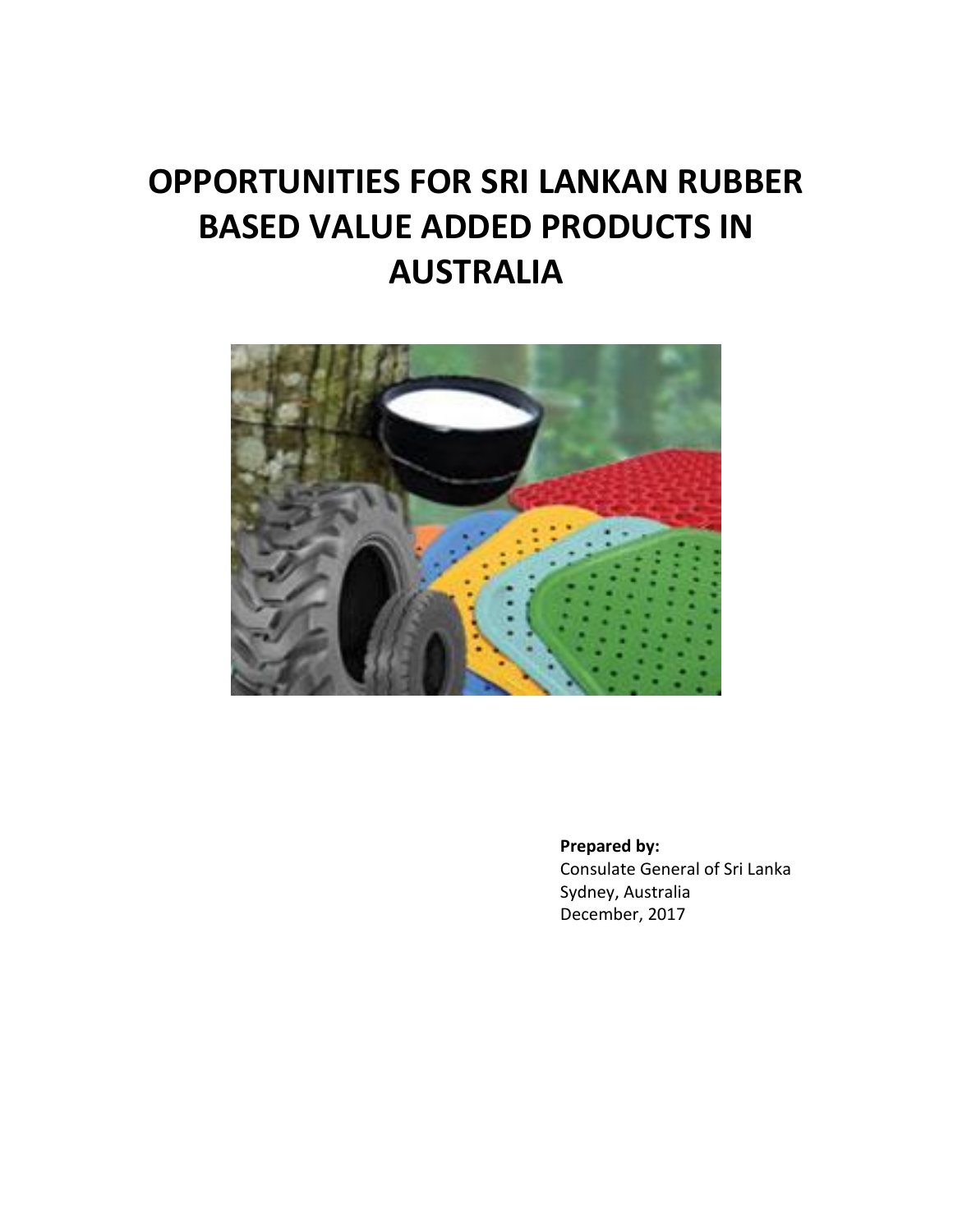## **CONTENT**

### **Page No.**

| 1. BACKGROUND                               | 1 |
|---------------------------------------------|---|
| 2. MARKET ANALYSIS                          | 4 |
| 3. IMPORTS AND COMPETITION                  | 5 |
| 4. DEMAND FOR RUBBER BASED PRODUCTS         | 7 |
| 5. IMPORT OF RUBBER PRODUCTS INTO AUSTRALIA | 8 |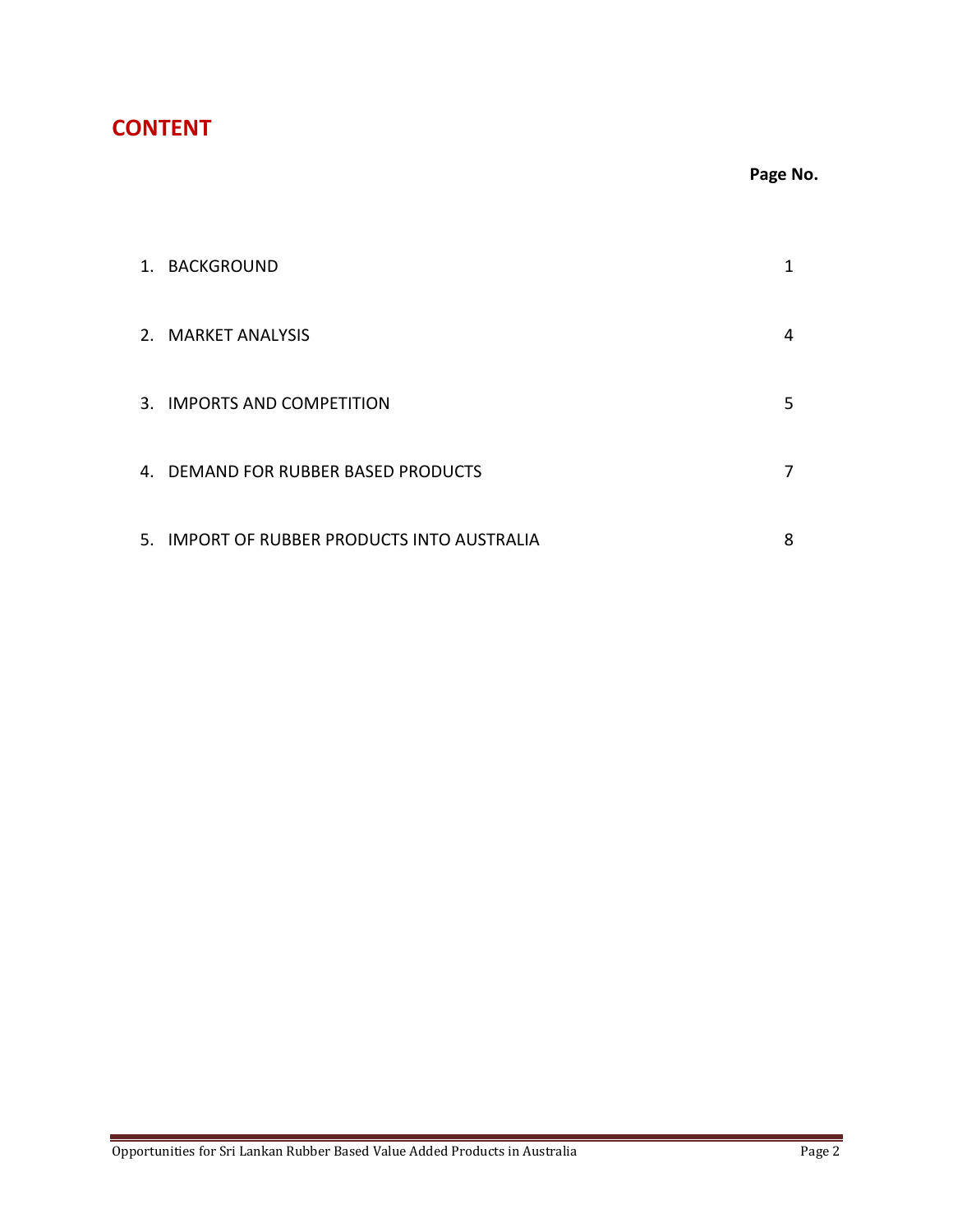## **OPPORTUNITIES FOR SRI LANKAN RUBBER BASED VALUE ADDED PRODUCTS IN AUSTRALIA**

## **1. BACKGROUND**

As with numerous manufacturing industries in Australia, the Natural Rubber Product Manufacturing industry facing stiff competition from imports. Local manufacturers are finding it increasingly difficult to competition from imports. Local manufacturers are finding it increasingly difficult to compete on prices. Meanwhile, demand from major markets such as the Motor Vehicle Manufacturing industry is weakening. Industry revenue is expected to decline at an annualized 0.5% over the five years through 2015-16, However, industry revenue is expected to grow by 0.9% over 2015-16, to reach \$865.3million.The currentyear revenue increase is being driven by growth in export markets caused by depreciations in the Australian dollar. The industry manufactures a range of rubber products, from rubber washers to the rubber belts used in car engines. Over 60.0% of domestic demand for these products is expected to be met by imported products over 2015-16. Domestic manufacturers have struggled to compete with foreign imports over the past five years, as imported products are often produced by large foreign companies with greater economies of scale and lower operating costs. Industry firms have increasingly aimed to maintain profit margins and avoid direct competition with foreign imports by focusing on specialty and customized products that are made to order. Despite this, many enterprises have been forced out of the industry over the past five years as fierce price competition from imported products has made their businesses unviable. The industry is expected to suffer as domestic automotive manufacturing winds down over the next five years. This trend is expected to result in heavy revenue declines in the first half of the next five-year period. Many companies that service automotive manufacturing companies are expected to exit the industry over the next five years. However, the industry will benefit from strong construction activity and an improvement in the competitiveness of domestic manufacturing due to a weak Australian dollar. However, the benefits of increased construction activity will not be enough to instigate long-term growth, and the industry is expected to continue its structural decline over the next five years. Industry revenue is forecast to decline by an annualized 2.6% over the five years through 2020- 21, to reach \$ 759.5 million.

#### **Trade Weighted Index**

The value of the Australian dollar influences how competitive the industry is in international markets. When the Australian dollar appreciates, industry products become more expensive in international markets, while imports become cheaper. A lower Australian dollar presents an opportunity for the industry to regain domestic market share from imports and improve export sales. The trade-weighted index is expected to decline over 2015-16.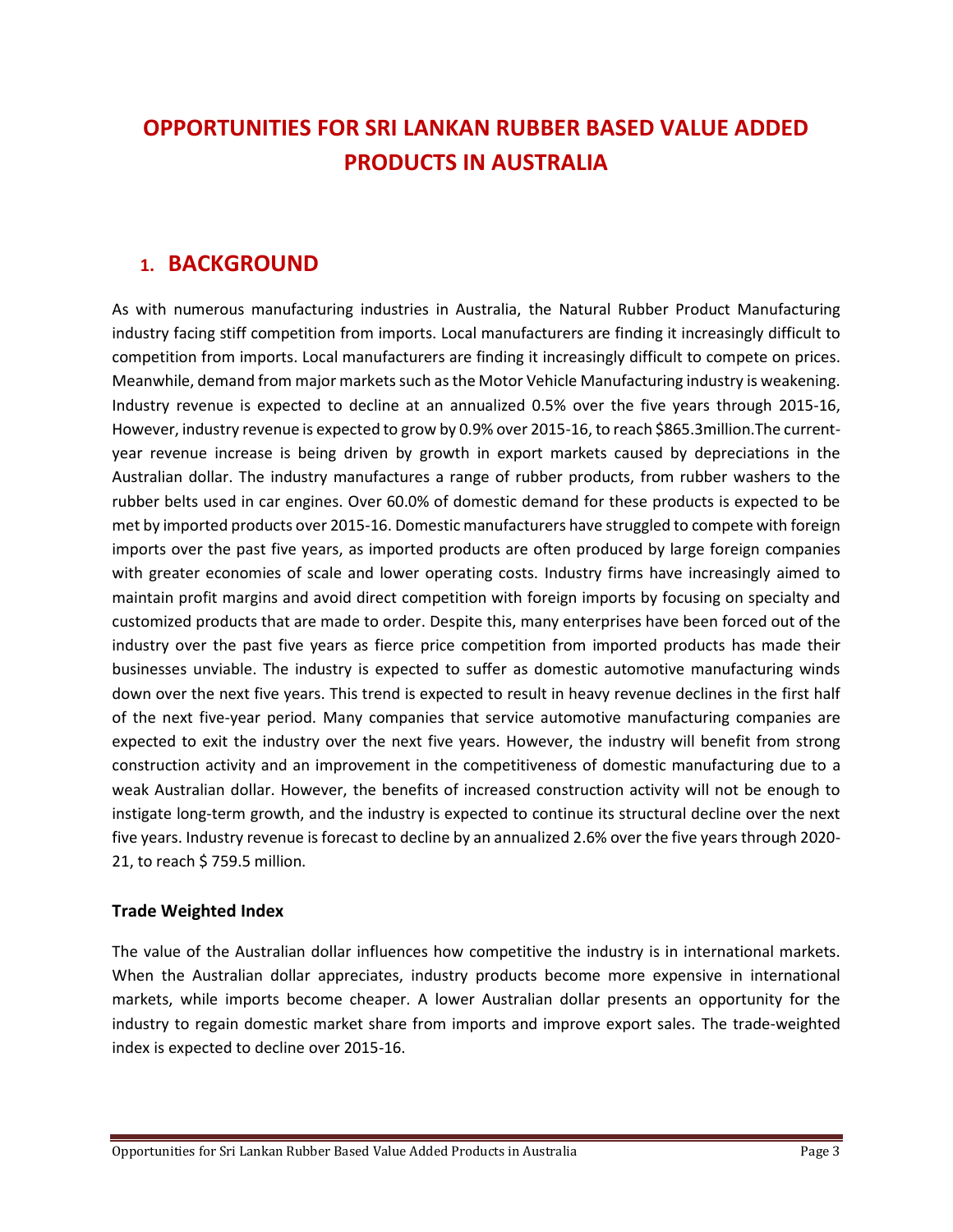#### **Demand from Manufacturing**

The manufacturing sector is a large market for industry products. Key buyers include motor vehicle and machinery manufacturers that use rubber hoses, belts and other industry products as intermediate inputs. Demand from manufacturing is expected to decline over 2015-16, representing a threat to industry revenue.

#### **Consumer Sentiment Index**

The rubber products manufactured by the industry are varied and are often used in homes. As a result, general economic conditions affect demand. When consumer sentiment is higher, household consumer sentiment is expected to improve over 2015-16.

#### **World Price of Rubber**

The world price of rubber affects industry costs and the relative competitiveness of rubber with substitute materials. Higher rubber prices can increase industry revenue, but can also have the reverse effect as customers will often switch to cheaper substitute products if these costs are passed downstream. If higher purchase costs are absorbed by industry operators, then these firms face reduced profit margins. The world price of rubber is forecast to decrease marginally over 2015-16.

## **2. MARKET ANALYSIS**

The Natural Rubber Product Manufacturing industry has been under pressure from import penetration and high wage costs. However, the industry has had some positive developments in trading conditions. Significant declines in the world price of rubber over the past five years have provided some relief to the industry and supported profit margins. An increase in construction activity has also provided some growth in the domestic market and supported industry revenue. Meanwhile, depreciations in the value of the Australian dollar since 2012-13 have boosted export competitiveness and are expected to drive an industry revenue increase of 0.9% over 2015-16.Overall,industry revenue is expected to decline at an annualized 0.5% over the five years through 2015-16,to reach \$865.3 million. Enterprise numbers have declined significantly over this period as business have struggled to compete with foreign imports.

Industry players have faced mixed profit conditions over the past five years. Significant declines in world rubber prices have supported industry profit margins by reducing purchase costs. This has relieved some pressure on profitability, but the effect has been limited by stiff price competition from imports manufactured in countries with lower operating costs, such as China. While purchase costs have fallen, most of the savings have had to be passed on downstream. Overall, profit margins have increased marginally over the past five years. Industry operators have struggled to reduce staff numbers as industry revenue has declined. While the industry is facing strong pressure to cut costs due to foreign imports, wages have increased as a share of industry revenue over the past five years. Part of the problem is the small size of industry operations and the comparatively high requirement for labour in the production of customized natural rubber products. Almost 90.0% of industry firms are operated as sole traders or have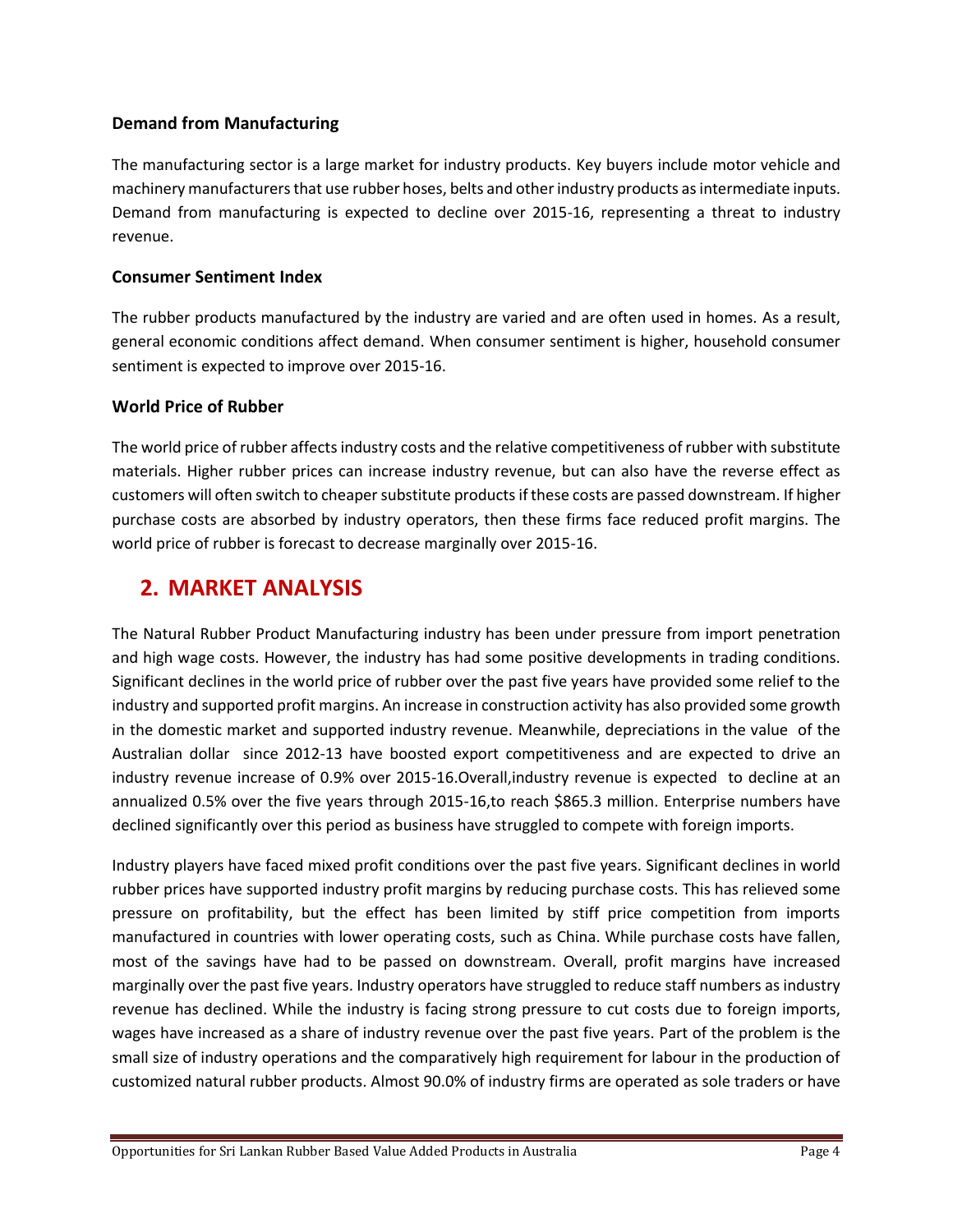fewer than 20 employees, making cutting staff a difficult task if a company wants to retain production capabilities.

#### **Motor Vehicle Manufacturing**

Demand for industry products is driven by the consumption of rubber goods in a range of sectors, including automotive manufacturing, the automotive aftermarket, building construction and improvement applications, and the retail sector. Automotive production has struggled over the past five years, and manufacturers have increasingly depended on component imports rather than domestically made parts. Higher fuel prices over much of this period have shifted consumer preferences towards smaller, more fuel-efficient vehicles, as opposed to the medium-to large vehicles commonly produced in Australia. In addition, vehicle import tariffs have been progressively reduced over the past decade. The decline in automotive production has negatively affected domestic automotive component makers, including industry firms that manufacture rubber belts, seals, hoses and washers. Domestic automotive manufacturers now require fewer products, and some are also purchasing cheaper imported rubber belts, seals, washers and hoses to compete with imported vehicles. It is generally not worthwhile for Australian automotive component manufacturers to export Asian countries (where an increasing proportion of the world's cars are being built), largely due to major differences in production costs. Growth in the stock of consumer motor vehicles has increased demand for replacement rubber automotive components. Australia's population has grown rapidly over the past five years. This has coincided with the presence of more cars on Australian roads than ever before, which has expanded the market for replacement parts such as belts and hoses.

## **3. IMPORTS AND COMPETITION**

Globalization has opened up export markets through lower tariffs and better logistics. Natural rubber product manufacturers have increasingly relied on exports which have grown as a share of industry revenue over the past decade. Exports mostly consist of products that have patent protection, which prevents competition with foreign firms. Other exports are sent to neighboring countries (most notably New Zealand), where many domestic firms have a presence and choose to supply their products from a single factory located in Australia. As a result, total exports are estimated to grow by an annualized 1.1% over the five years through 2015-16.Despite depreciation in the Australian dollar since 2012-13, imports are forecast to grow over the five years through 2015-16.Import penetration mainly affects homogeneous products that can be mass produced. Australian operators do not have the same scale as competitors in the United States, Japan and China. Industry players that manufacture products that compete directly with mass-produced imports from these countries must compete with their lower marginal costs, and as a result face significant price competition. This has led to most industry operators focusing on niche markets are less affected by competition from abroad and benefit from being close to customers, allowing adjustments to be made quickly.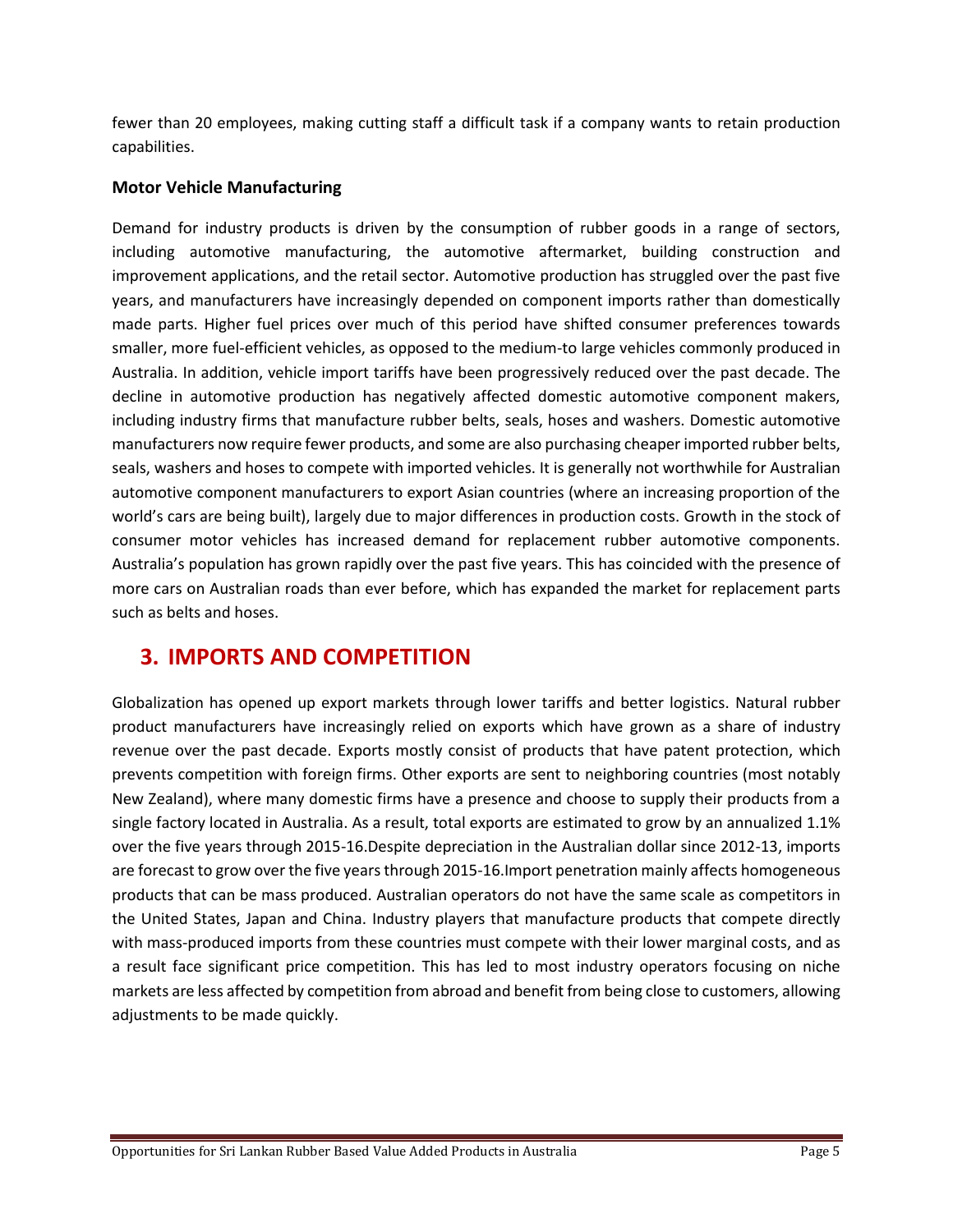#### **Industry Outlook**

The Natural Rubber Product Manufacturing industry is expected to continue its long term decline over the next five years. Industry revenue is projected to fall by 4.8% over 2016-17 and 5.2% over 2017-18, contracting as the industry loses key customers in the Motor Vehicle Manufacturing industry. Industry revenue is forecast to decline at an annualized 2.6% over the five years through 2020-21, to reach \$759.5million.Enterprise numbers are forecast to decline at an annualized 2.0% over the next five years. Several businesses are expected to exit the industry following the cessation of Australian automotive manufacturing and continued growth in import penetration. However, growth in the construction sector will assist demand over the next five years, as residential, commercial and industrial construction investment increases. A weak Australian dollar is also expected to provide the industry with some relief as it makes domestically manufactured goods more competitive in international and domestic markets. Manufacturing demand is expected to remain weak, with flow-on effects from declining motor vehicle and motor vehicle part manufacturers that supply the mining sectors is also expected to weaken over the period, as the booming growth of mineral sand resources industries subsides.

#### **Profit and Industry participation**

Industry profitability is forecast to remain mostly stable over the next five years, dipping as car manufacturing ceases but returning to its long –term trend from 2017-18 onwards. The closure of most of the affected industry firms, which is expected to happen soon after local car manufacturing stops, will boost industry profitability, as exiting companies are likely to be ones that are performing poorly. Meanwhile, employment and wages are expected to fall over the next five years as a share of industry revenue due to difficulties in reducing labour requirements in the industry. Imports are expected to increase their share of domestic demand as local operators avoid direct competition by focusing on niche and customized products. Natural rubber input prices are forecast to continue declining over the next five years, which will likely improve profit margins but drag down revenue as some of the savings are passed on downstream, in the form of reduced prices.

#### **International Trade**

The Australian dollar is forecast to remain comparatively weak over the five years through 2020-21, after depreciations in the past five years. Industry operators are expected to improve their production efficiency to remain competitive and take advantage of new export opportunities. However, the lower Australian dollar is expected to have a slightly muted effect on industry trade as domestic firms do not have a slightly muted effect on industry trade as domestic firms do not have the scale to compete with overseas companies, limiting the markets in which industry operators can take advantage of a weaker dollar. Exports are forecast to increase at an annualized 0.1% over the next five years, while imports are anticipated to grow at an annualized 1.9%.The low competitiveness of downstream industries in the manufacturing sector will also affect the Natural Rubber Product Manufacturing industry and may result in further offshoring of downstream industries. When local manufacturers move offshore, they are anticipated to source rubber products from foreign firms that operate closer to the new production facilities, reducing demand for industry products.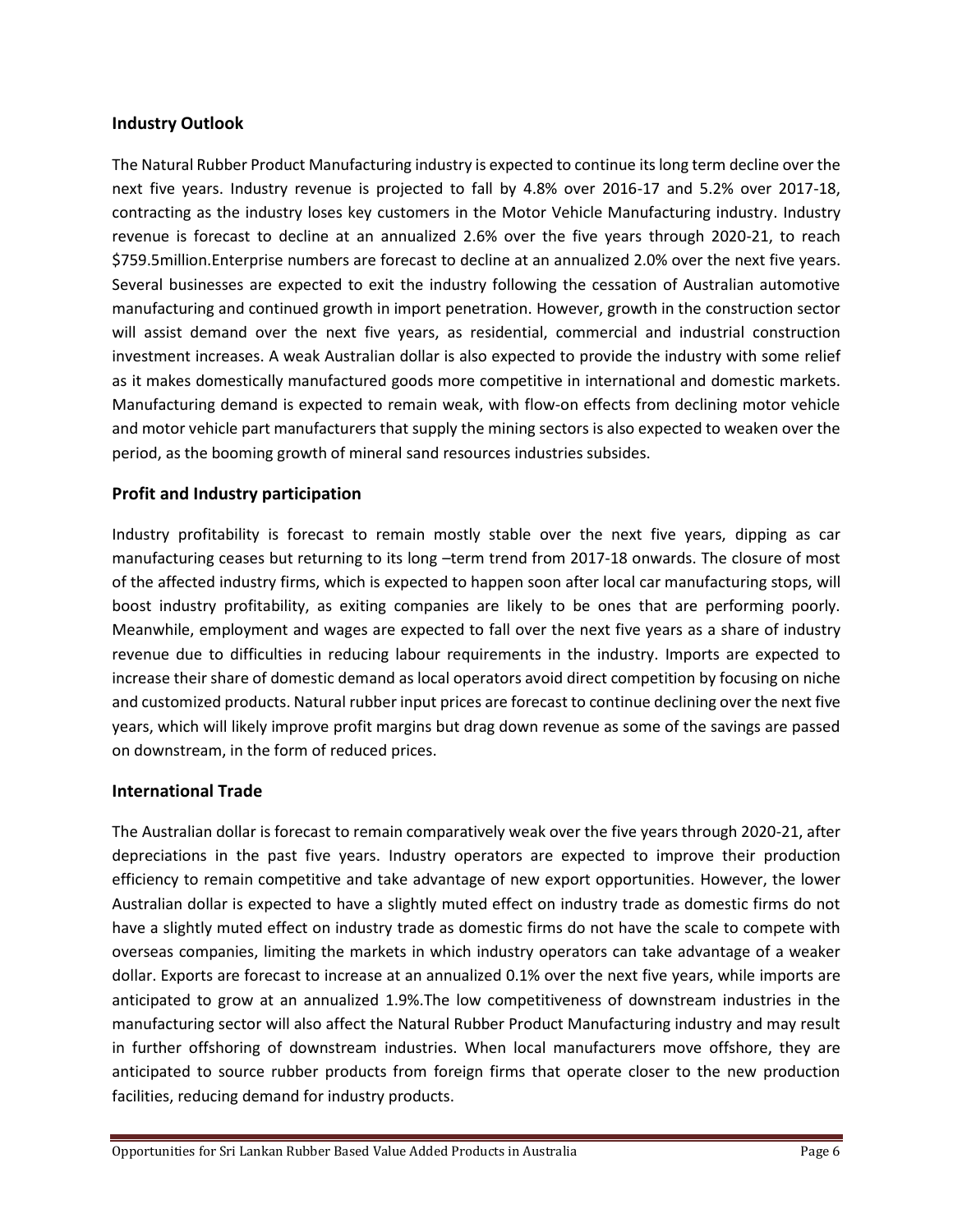## **4. DEMAND FOR RUBBER BASED PRODUCTS**

The fortunes of the industry's product segments are highly dependent on changes in demand from downstream industries. Products sold to growing sectors such as mining and construction have gained industry revenue share over the past five years. Meanwhile, products sold to declining industries, including many in manufacturing have been losing share.

#### **Rubber Belting**

Rubber belting is the largest product segment in the industry, accounting for almost half of all industry revenue. Rubber belts are frequently used as inputs for automotive manufacturing and repair. Rubber conveyor belts also makeup a large portion of this product segment. Products are often sold to manufactures, and mining and materials handling companies. This segment has remained largely stable as a share of industry revenue over the past five years. While automotive manufacturing demand has declined, mining and materials handling companies have increased demand for products in this segment. Steady demand from passenger car and truck repair companies has also helped stabilize this segment as a share of industry revenue.

#### **Sponge and Foam Rubber**

Sponge and foam rubber is expected to account for 6.5% of industry revenue over 2015-16.The industry's customized sponge and foam rubber products are used in the construction of household furnishings, automotive upholsteries and pillows. This product segment has declined as a share of revenue over the past five years, due to rising competition from imports and reduced demand from automotive manufacturing companies.

#### **Rubber Tubes, Pipes and Hoses**

Rubber tubes and hoses are expected to make up 8.2% of industry revenue over 2015-16.Products in this segment are used in various manufacturing industries including rubber hoses for automotive manufacturing. Products in this segment are also used as protection for plastic or metal piping. This segment has increased as a share of industry revenue over the past five years due to stronger declines in other segments.

#### **Other Products**

Other products produced by the industry include customized natural rubber products made under commission. These products include a variety of small specialized products such as door stops or protective guards for furniture items. These products are usually highly specialized and made upon request. As a result this segment has faced less import competition from mass-produced natural rubber products. This segment has increased as a share of industry revenue over the past five years.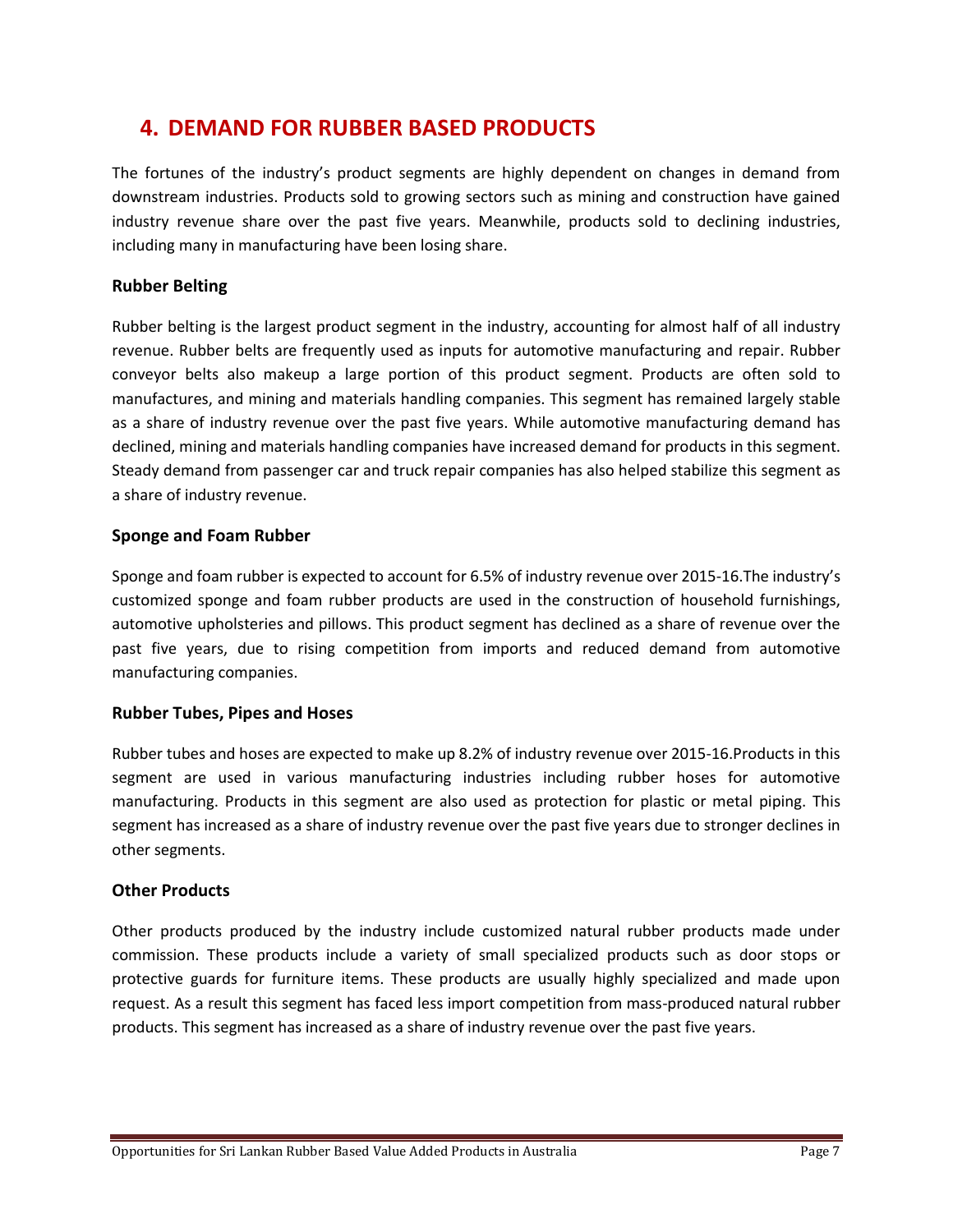#### **Demand for Rubber Products in the Automotive Market**

Motor vehicle manufactures are a key market for industry products. This market demands rubber hoses seals, washes and belts, in addition to rubber foam used to make seating and interior trim. Motor vehicle manufactures have declined as a share of industry revenue over the past five years due to weak motor vehicle production in Australia. Almost all automotive production is expected to cease over the next five years, significantly reducing this market as a source of industry revenue.

Demand for rubber products will suffer as domestic automotive manufacturers downsize in response to increased competition from abroad. Demand from motor vehicle and motor vehicle parts manufacturers is expected to decline heavily over the two years through 2017-18,following announcements that the remaining three domestic car manufacturers will close their Australian production facilities over this period. The loss of demand from this key market will reduce the volume of natural rubber products consumed.

## **5. IMPORT OF RUBBER PRODUCTS INTO AUSTRALIA**

Imports are at a high level and estimated to account for 61.8% of domestic demand in 2015-16.Imports are high because foreign manufacturers benefit from lower production costs and expensive supporting supply chains. Over the past five years there has been significant growth of imports from China and the United States, which account for over a third of imports. Imports are estimated to increase at an annualized 2.9% over the five years through 2015-16.Imports have grown over the past five years as industry operators continue to lose out to lower priced products made by foreign manufacturers. Downstream demand from manufacturers has declined as many have begun sourcing rubber inputs from cheaper countries, as they too themselves compete with the import of manufactured merchandise. This increase in import penetration has been a result of the strong Australian dollar over much of the past five years, making imported products competitive in the domestic market.

#### **Value of Imports**

| Year    | Value AU \$ Millions |
|---------|----------------------|
| 2012-13 | 1,022.5              |
| 2013-14 | 1,074.9              |
| 2014-15 | 1,100.1              |
| 2015-16 | 1,112.3              |